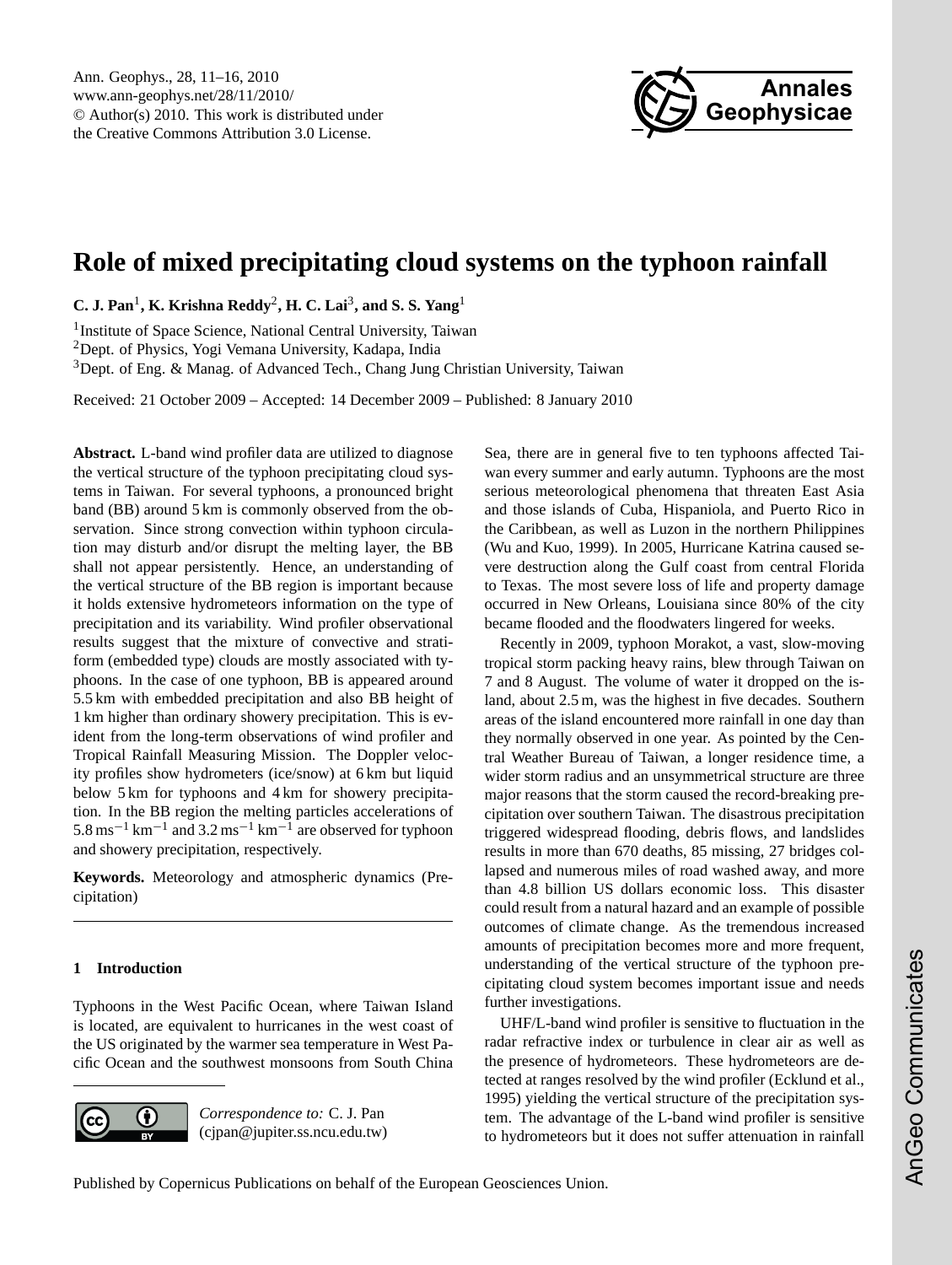unlike microwave frequencies over 10 GHz. Another advantage of the wind profiler is to measure directly the vertical wind component within a convective environment (Gage et al., 1994). Three moment's data of wind profiler, namely, reflectivity, Doppler velocity, and spectral width allow us to retrieve the drop size distribution (DSD) of rain (Williams, 2002).

The melting layer has been identified as a possible source of bias in microwave rainfall retrievals in stratiform regions (Olson et al., 2001). Several researchers [Tokay et al., 1999; Atlas and Williams, 2003; Teshiba et al., 2009] have used wind profiler to reveal details about the vertical structure of precipitating cloud systems associated with mesoscale and large scale precipitating environments. Chandrasekar and Khajonrat (2006) utilized the Tropical Rainfall Measuring Mission (TRMM) satellite Precipitation Radar (PR) for a systematic study of vertical profile of reflectivity (VPR) of hurricanes over North Atlantic, typhoons over North Western Pacific and cyclones over South Indian Ocean. Yang and Houze (1995) indicated that the simulated dynamic and kinematic features, such as rear inflow, of a squall-line type mesoscale convective system are highly sensitive to the microphysical parameterization scheme employed in the model. Wang (2002) further showed in his idealized tropical cyclone (TC) simulations that the cloud structures of the simulated TC are quite sensitive to the cloud microphysics scheme.

As wind profilers, Doppler radar, modeling studies and space-based rainfall retrieval algorithms have gained in sophistication and hence need to properly address the bright band issue. In this paper, effect of bright band on heavy rainfall associated with different typhoons is studied by using an L-band wind profiler and TRMM.

#### **2 Experimental set-up**

In 2006 the DEGREWIND PCL1300 profiler was deployed at an industrial park (120.38◦ E, 22.6◦ N) close to Kao-Hsiung city in the southern Taiwan and operated continuously almost every day in order to observe the clear and precipitation echoes in the lower atmosphere. It was then moved to downtown Kao-Hsiung (120.29◦ E, 22.69◦ N) from the spring of 2008. The topography of Taiwan and the location of wind profiler are referred to the Fig. 1 of Pan et al. (2008). The main characteristics of this profiler radar are a 1290-MHz transmitted frequency, with a 4-kW peak pulse power, a 25-kHz pulse repetition frequency, and a 150 m pulse length. One vertical and four oblique beams, with an off-zenith angle of 17 degrees disposed every 90 degrees in azimuth, are swinging continuously to detect the winds. The altitude coverage is from 0.235 km to 6.543 km with a 150 m range resolution. 20 successive Doppler spectra obtained from a 128-point discrete Fourier transform are used to extract the first three moments of the atmospheric echoes. The information about the echo power intensity, radial winds as

well as noise level is then deduced. We further incoherently average the derived products in the time domain to present the horizontal winds and the signal-to-noise ratio (SNR) at every 30 min. For more details on technical information of this wind profiler, refer to Heo et al. (2003).

The observations with the L-band wind profiler were carried out fairly continuously since its inception during the end of December 2005. A total of 342 days of wind profiler data are available from 1 January 2006 to 31 December 2006 for analysis. During the observational period, non-availability of the data for a few days was mainly due to system maintenance and system failure. It then was implemented for severe weather observation only since 2007. Monthly averaged bright band heights from the Tropical Rainfall Measuring Missions' 3A25 monthly product statistical data for the year 2006 are also utilized for present study. For more details on Tropical Rainfall Measuring Mission (TRMM) and data products, refer to Kummerow and Giglio (1994).

Williams et al. (1995) classified wind profiler observed precipitating cloud system as a deep convection, shallow convection, mixed (convection/stratiform), stratiform types. White et al. (2002) proposed a method for bright band height detection algorithm by using the change rate of signal to noise ratio to the altitude and reflectivity profile for the purpose of monitoring the melting level forecasting. Since the physical and dynamical processes of air motion in stratiform clouds are different from convective clouds. And also the vertical profiles of latent heat released in the atmospheric are distinctly different for convective and stratiform precipitating cloud systems. For the present study, we adopted hybrid algorithm based on Williams et al. (1995) and White et al. (2002) the vertical structure of the precipitating cloud systems as deep/shallow convective (without existence of bright band), merged clouds (mixture of convective and stratiform clouds developed due to expansion of convection cloud into a broad hinged/banded cloud system with BB existence below 4.5 km altitude), Embedded clouds (several relatively high intensity convection cells are formed inside a stratiform cloud system with BB existence above 5 km altitude) and weak stratiform (BB presence without convective clouds).

### **3 Results and discussions**

Precipitating cloud systems observed during passage of four typhoons over Taiwan and also showery precipitations to diagnose the effect of bright band height on heavy rainfall are the main issues discussed in this study. Two typhoons, namely, Kaemi (200605) and Bopha (200609), invaded Taiwan in the summer of 2006 and the typhoon Jangmi (200815) attacked the island in September of 2008. The deadliest typhoon Morakot (200908) produced copious amounts of rainfall that stroked southern Taiwan in August of 2009. The moderate typhoon Kaemi and the weak typhoon Bopha passed from the north of the observation site with the closest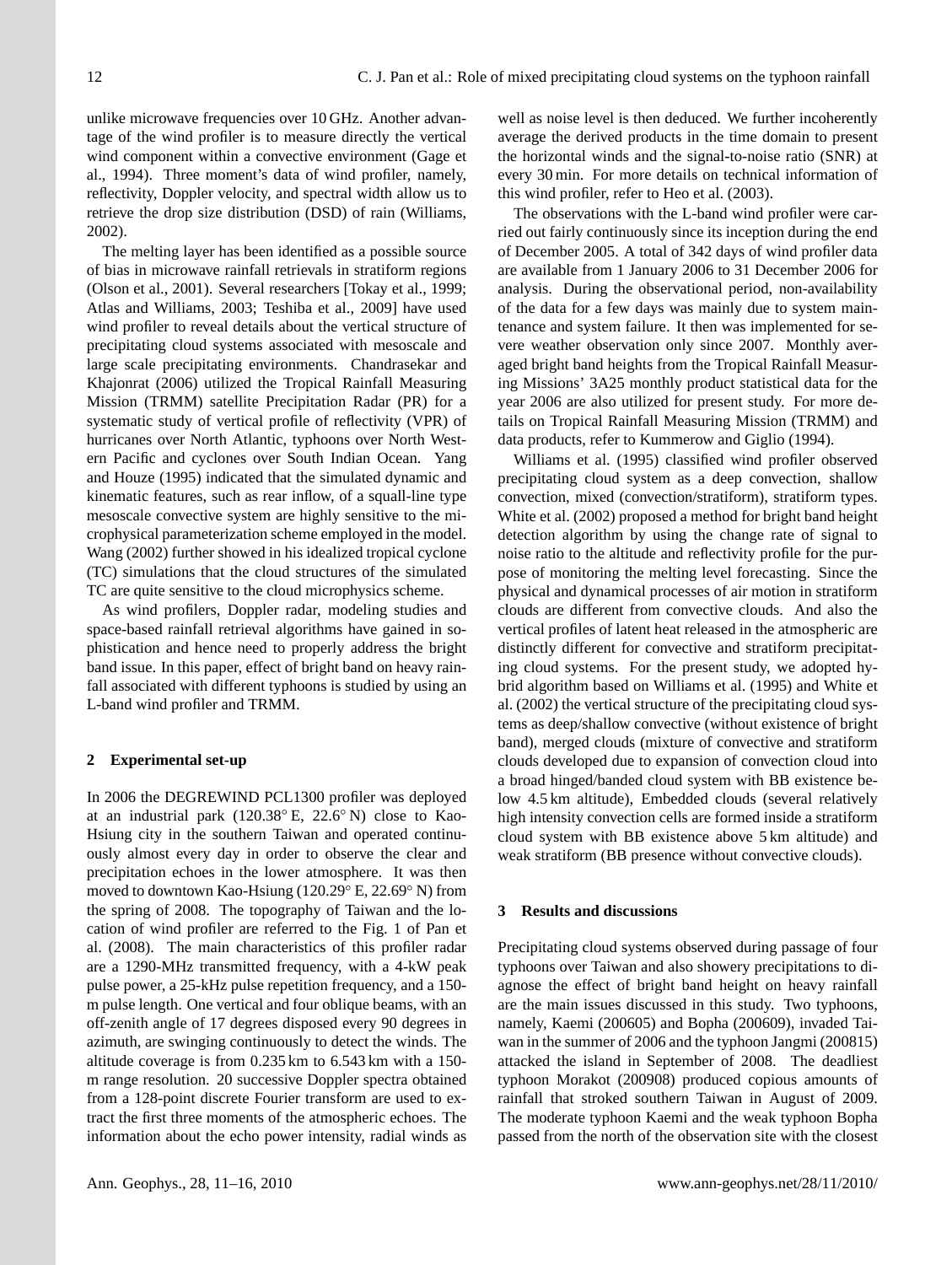

Fig.1 Observation during the passage of Typhoon Morakot during 7-8 August 2009. Signal-to-Noise ratio (dB) and **(b)** hourly rainfall accumulation at Zuoying. Meteorological Station.  $\left(\frac{a}{b}\right)$  Time-height Cross section of range-corrected Signal-to-Noise ratio (dB) and  $\frac{a}{b}$ **Fig. 1.** Observation during the passage of Typhoon Morakot during 7–8 August 2009. **(a)** Time-height Cross section of range-corrected

distance of about 60 km and 20 km, respectively. More information refers to Pan et al. (2008). On the other hand, strong typhoon Jangmi and moderate typhoon Morakot made landfall at the northeastern Taiwan with the distances about 250 km and 200 km, respectively to the observation site. Due to the big size of these two typhoons, strong precipitations caused by the storms are recorded although their centers are far from the observation site. The shape of the Doppler spectra is characterized by the first three spectral moment information about the hydrometeors in the precipitating cloud systems. The moments yield the reflectivity [Signal-to-Noise Ratio (SNR), dB] of the hydrometeors, the reflectivity-weighted fall speed of the hydrometeors and the variance of the hydrometeor fall speeds within the observing volume. By identifying the appearance of melting layer that causes a "bright band" feature in the echo power profiles, and determining the presence of turbulence or hydrometeors, the vertical structure of the precipitating cloud systems are investigated.

Figure 1a shows wind profiler observation of time-height cross-section of range corrected SNR during the passage of devastating typhoon Morakot. Pronounced bright and is continuously observed around 5.5 km with increased reflectivity in the area where ice crystals are melting. It is caused when relatively large, low-density ice particles acquire dielectric properties that are more similar to those of water before they collapse into water droplets below the melting layer (Battaglia et al., 2003).

From Fig. 1a one can notice a bright band around 5.5 km altitude from 04 Z to 01 Z next day. Due to electric power failure, wind profiler operation was stopped at 04 Z. Wind profiler observations show that the convective cells embedded in stratiform precipitation quite often appears and it is primarily responsible for heavy rainfall over large region of Taiwan. The precipitation caused by the embedded precipitating clouds lasted more than 24 h with 440 mm of rainfall accumulated over Zuoying (about 300 m away from wind profiler site) weather station (Fig. 1b). During the typhoon Morakot invading period, the TRMM satellite also measured excess of 600 mm of rain in the southern Taiwan (figure not shown).

We have observed 10 typhoon cases that are announced by the Central Weather Bureau of Taiwan since 2006 onwards. Among those 10 typhoons, 4 of them made landfall over Taiwan and produced moderate to heavy rainfall. Figure 2 shows the vertical profiles of SNR of those landed typhoons at the time that the storm centers are at the closest distance to the observation site. In addition, to compare the bright band features of typhoon precipitation, an afternoon shower precipitating clouds (on 14 September 2006) is also used because the background condition in the melting layer may vary significantly for different precipitation events. Wind profiler observational results for those 10 typhoons (the remaining un-landed typhoon cases are not shown in this figure) all show the bright band occurred above 5 km altitude and, moreover, for typhoon Morakot around 5.5 km. This high bright band altitude phenomenon seems to be common in Taiwan area for all the precipitation associated with typhoon.

Figure 3 shows the vertical profiles of Doppler velocity observed during passage of four landed typhoons and showery precipitation overhead of the wind profiler with the same periods as presented in the Fig. 2.

According to Williams et al. (1995), this figure also features the vertical structure of stratiform rain measured by the wind profiler with Rayleigh scattering from the ice and snow above 6 km and from rain below 4 km. The showery precipitation profile follows the characteristics have also identified by Fabry and Zawadzki (1995). Nevertheless, rain echoes appear at higher altitudes for typhoon cases than the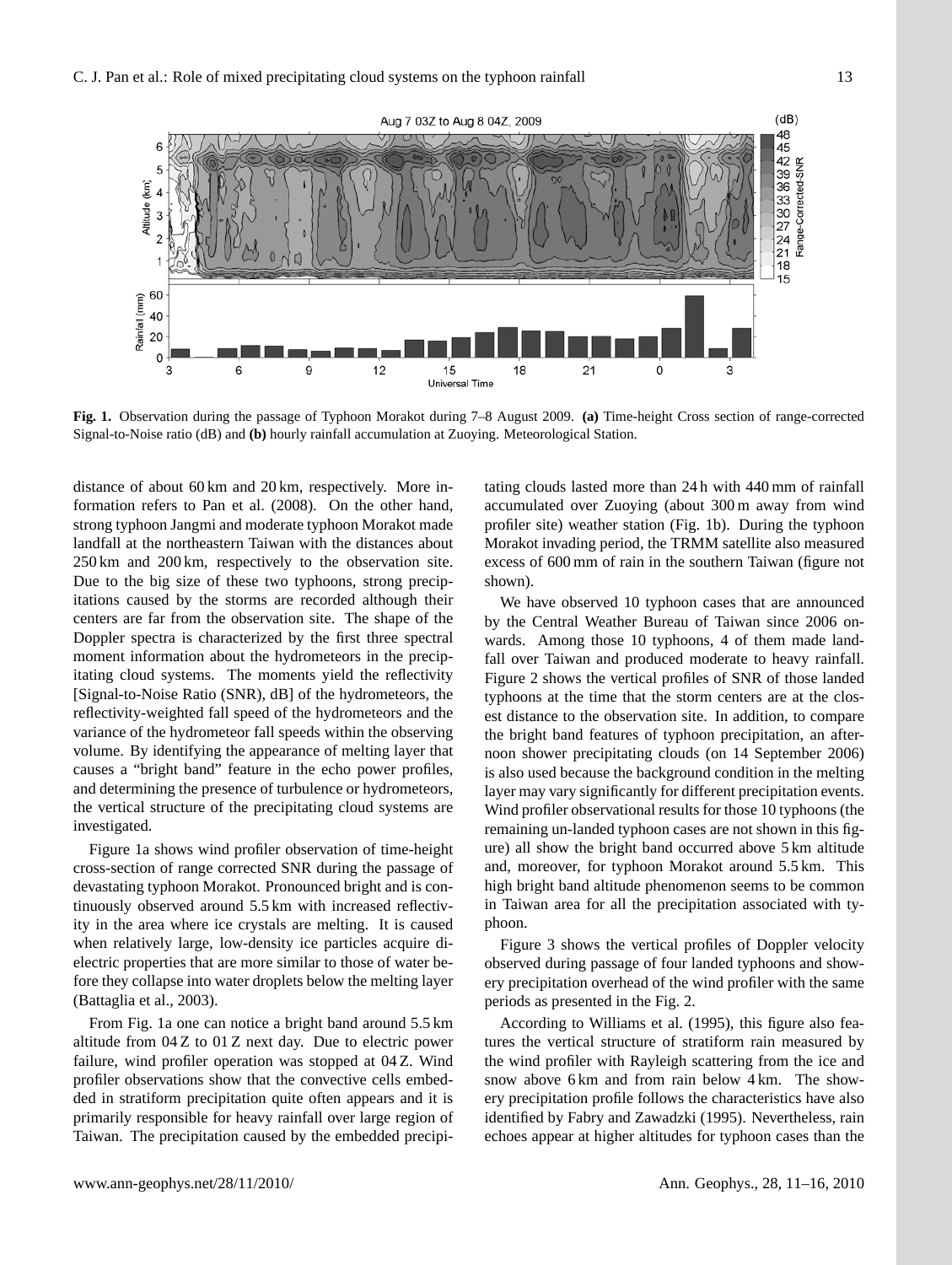

Fig. 2. Vertical Profiles of Signal-to-Noise Ratio [SNR (dB)] Observed during passage of four different typhoons and showery precipitation overhead of the wind profiler.

*2* ordinary shower are noticed in the Fig. 3. In Morakot case, rain forms from 5 km which is 1 km higher than shower precipitation. Therefore, one can find that the Doppler velocity gradient (DVG) of hydrometers in the case of Morakot is  $5.8 \text{ ms}^{-1} \text{ km}^{-1}$  whereas  $3.2 \text{ ms}^{-1} \text{ km}^{-1}$  for shower precipitation. This information may reveal the different acceleration process in the microphysical changes for typhoon and showery rainfall.

In order to investigate the effect of the melting layer/bright band height on typhoon precipitating clouds (observed during July to September), and other types of precipitating clouds (such as Meiyu, showery and winter precipitation clouds), long period wind profiler and TRMM data from January 2006–December 2006 has been analyzed. Wind profiler observed 10 typhoons and 59 other precipitating cloud systems are used for analysis. Figure 4 shows the monthly occurrence of height of the melting layer/bright band and occurrence percentage of (all cloud fractions) convective clouds, merged clouds, embedded clouds and weak stratiform clouds observed during January to December 2006. In the present study we have mainly focused on embedded clouds to know the physical processes responsible for heavy rainfall and bright band height observations from wind profiler (indi-



Fig. 3. Vertical profiles of Doppler velocity observed during passage of four typhoons and showery precipitation overhead of the wind profiler.

cates as bar, maximum height of the bright band and also excluding typhoon precipitating clouds) and also from TRMM (indicated as dash with open square symbol) are show in Fig. 4. Wind profiler and TRMM observations show that the monthly occurrences of bright band height are good consistence. Wind profiler observational results show that the bright band height is above 5 km in the months of July, August and September. During those months, maximum numbers of embedded precipitating clouds are observed with a maximum number of typhoons invaded Taiwan. Chang et al. (2009) reported that the raindrop size distributions (microphysical characteristics) of typhoon systems were neither maritime type convection systems nor continental type convection systems. They also mentioned that the typhoon precipitation behaviors are entirely different when it is passing over ocean and landfall. Also, Wang (2002) conducted a numerical simulation of tropical cyclone precipitation revealed that stratiform cloud bring favorable conditions for developing cumulus cloud, saturated environment and convergence field with stratiform cloud enable convection cloud to have a long life cycle, and to produce continuity high-intensity precipitation and remittent extra-high intensity precipitation.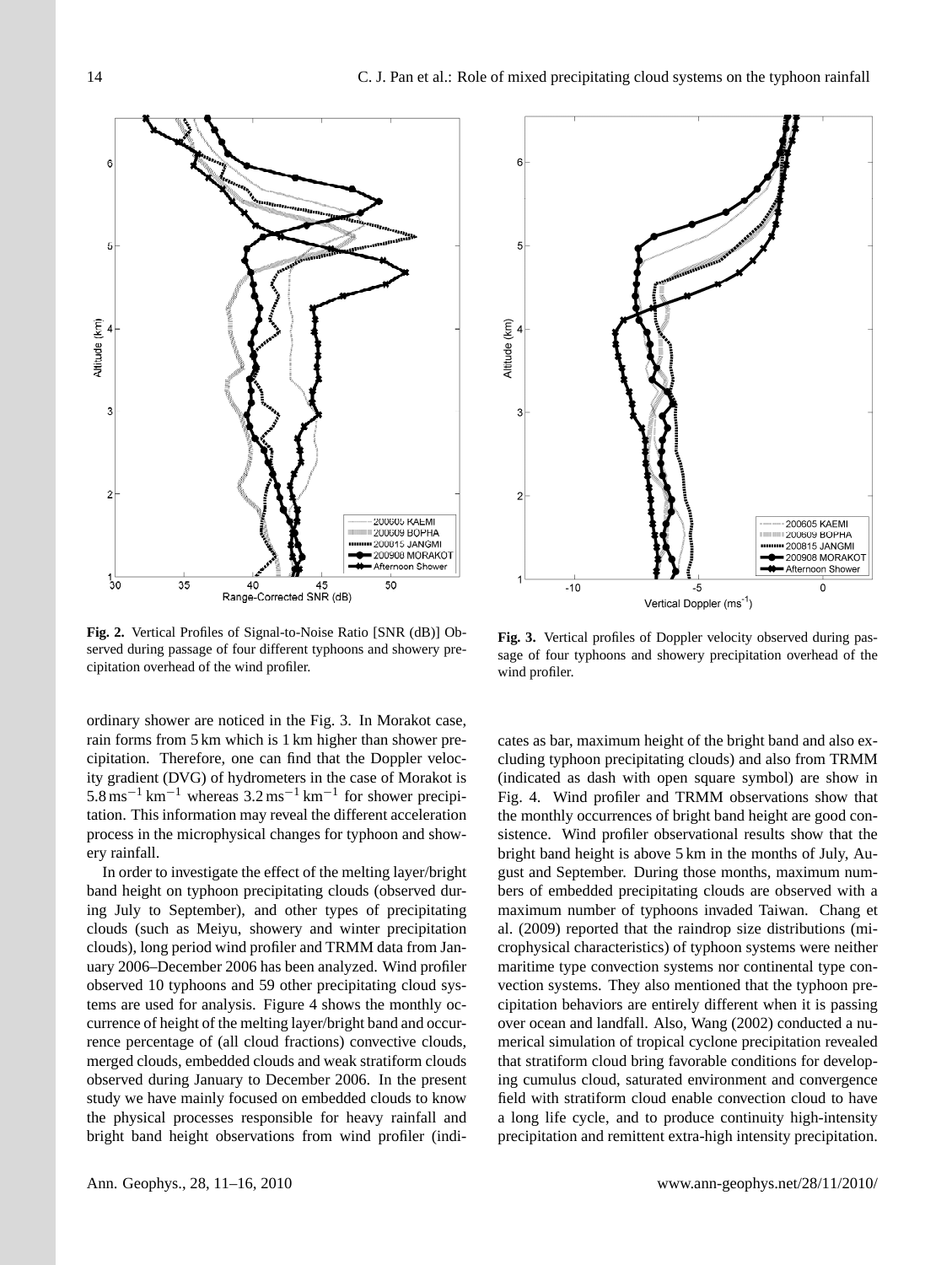

 Embedded clouds and Stratiform clouds observed during January to December 2006. Bright band height observations from Wind profiler Measuring Mission (indicated as dash with open square symbol). **Fig. 4.** Monthly occurrence of height of the melting layer/bright band and Occurrence percentage of Convective clouds, Merged clouds, (indicates as bar, maximum height of the Bright Band and also excluding Typhoon precipitating clouds) and also from Tropical Rainfall

systems has a severe impact on the rainfall over Taiwan. In this study, wind profiler and TRMM observations on typhoons suggest the high bright band altitude associated with stratiform precipitation and accompanied with convection

precipitation was more prevalent at the mountain site, but L-band wind profiler observations during the year 2006 demonstrate that for typhoons the bright band existed above 5 km and in case of showery precipitation around 4.5 km. The characteristics of the bright band may reveal important cloud microphysical processes. With the topography induced modifications, the cloud and precipitation developments over the mountainous area are expected to be different from those over a coastal region. Cha et al. (2009) made a long term measurement of Micro Rain Radar at two sites (mountain region and a coastal region) in Korea and found that stratiform convective precipitation tended to occur more at the coastal site. As the observation site locates near the coast with more than 35 km away from the nearest mountain, the topography effect may not play a dominant role in the variation of melting levels. Fabry and Zawadzki (1995) reported that the mixture of ice, air, and water leads to a greater increase in the radar reflectivity than that expected from the change from ice to water. Although the convection takes place in the typhoon precipitation, the thermo-dynamical process shall be different from the convection classified by Williams et al. (1995) that detects no bright band. Moreover, the altitude varia-

er and TRMM observations on ty-<br>tion of the melting levels for different typhoons is significant. right band altitude associated with This may be due to the diverse features of different typhoons nd accompanied with convection with variant tracks, intensities and distances with respect to the wind profiler. We may conclude that the high bright band associated with embedded convection is a common feature of the typhoon precipitation in the island. However, the relation between the elevated melting layer and the embedded convection needs further investigation.

#### **4 Summary and conclusions**

For the first time, we report that the embedded precipitating clouds posed high bright band that mixed with stratiform and convection rainfalls dominate for the typhoon precipitation over Taiwan. As for the typhoon Morakot, its circulation draws up copious amounts of moisture from the South China Sea into southern Taiwan. The persistent southwesterly flow from the bottom side with strong convection mixed with those hydrometeors supplied by the upper side via the stratiform precipitation that may feature the reason for the heavy amounts of rain over the southern portion of the island. Therefore, the bright band characteristics and the embedded cloud classified in this study are absolutely important in the investigation of typhoon precipitation. Similar precipitation phenomenon/feature may take place at other latitudes that needs further investigations.